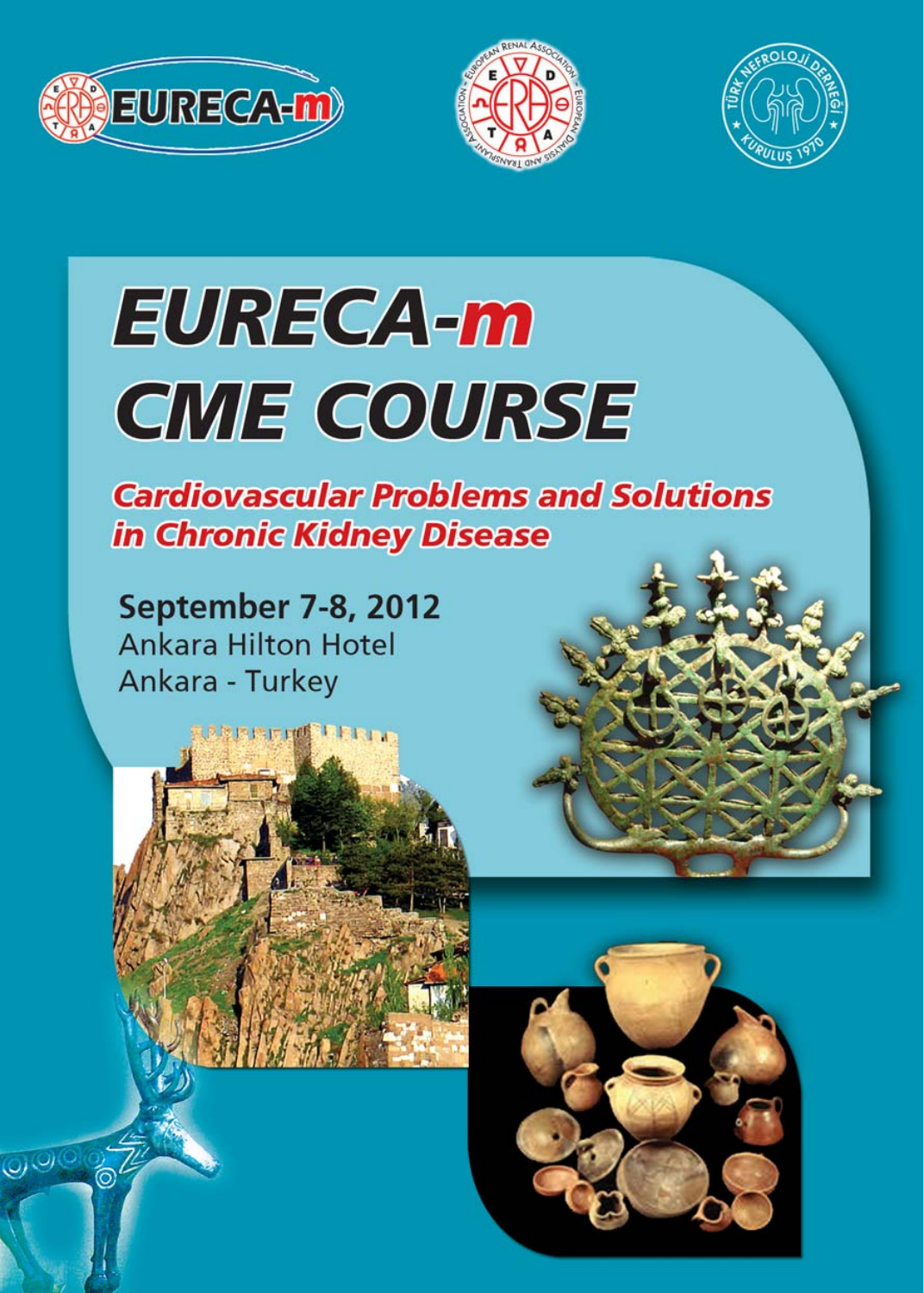





ூடு

## *EURECA-m CME COURSE*

*September 7-8, 2012 / Ankara Hilton Hotel, Ankara - Turkey Cardiovascular Problems and Solutions in Chronic Kidney Disease*

### September 7th 2012, Friday SCIENTIFIC PROGRAM

- 15.00 Welcome, introduction (the EURECA-m chair and the President of the Turkish Society of Nephrology)
- 15.00-16.15 SESSION 1: Methods for cardiovascular assessment in CKD Chairmens: Raymond Vanholder, Turgay Arınsoy
- 15.00-15.25 Assessment of arterial functions: Is pulse wave velocity ready for prime time in CKD? Gérard Michel London
- 15.25-15.50 The study of endothelial function in CKD and ESRD, from flow-mediated vasodilation to biomarkers Danilo Fliser
- 15.50-16.15 The assessment of cardiomyopathy in ESRD Carmine Zoccali

#### 16.15-16.30 Coffee Break

- 16.30-18.05 SESSION 2: Sympathetic system alterations, Ca-regulatory hormones, anemia and cardiovascular disease in CKD Chairmens: Benat Lindholm, Mehmet Sükrü Sever
- 16.30-16.55 Sympathetic nervous and nitric oxide systems: Hand in hand in cardiovascular damage in CKD and ESRD Francesca Mallamaci
- 16.55-17.20 The emerging connection between calcium-regulatory hormones and inflammation Alberto Ortiz
- 17.20-17.45 FGF23, calcium regulatory hormones, endothelial dysfunction and CV risk in CKD Mahmut İlker Yılmaz
- 17.45-18.10 Is anemia still a cardiovascular risk factor in CKD in 2012? Alberto Martinez-Castelao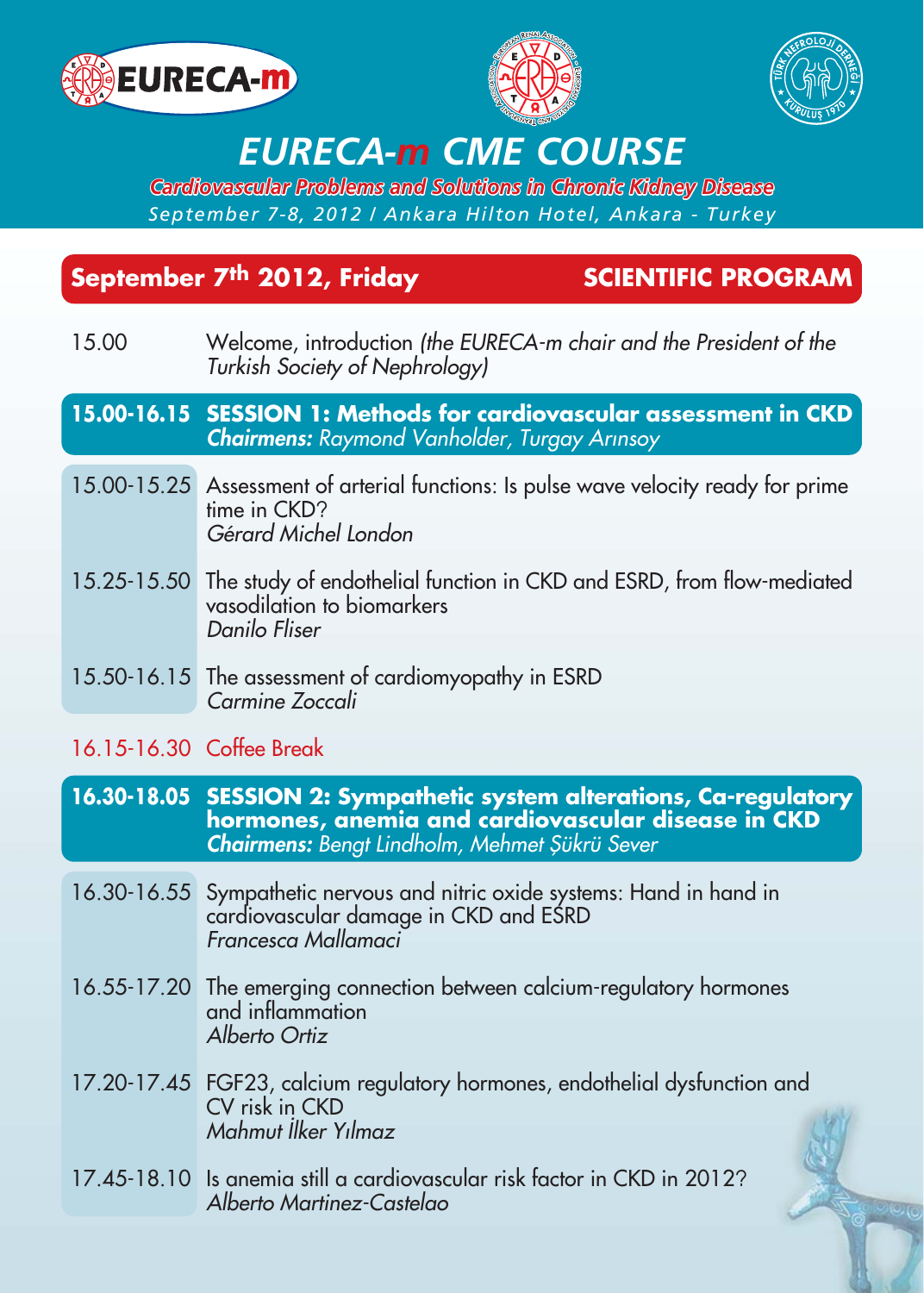





# *EURECA-m CME COURSE*

*September 7-8, 2012 / Ankara Hilton Hotel, Ankara - Turkey Cardiovascular Problems and Solutions in Chronic Kidney Disease*

## September 8th 2012, Saturday SCIENTIFIC PROGRAM

08.30-09.45 SESSION 3: Inflammation and cardiovascular toxicity in CKD **Chairmens:** Carmine Zoccali, Kenan Ates

- 08.30-08.55 A 2012 update on inflammatory cytokines and adipokines: Relevance for CKD Andrzej Wiecek
- 08.55-09.20 Beta-2 microglobulin and short Ig chains and organ damage in dialysis patients: An update Bengt Lindholm
- 09.20-09.45 Removal of suspected uremic toxins: A pathway for improving cardiovascular outcomes in dialysis patients Raymond Vanholder
- 09.45-10.00 Coffee Break

10.00-10.25 SESSION 4: Sodium, volume and blood pressure in CKD Chairmens: Gérard Michel London, Aydın Türkmen

10.00-10.25 An update on sodium in stage 5D CKD: Plasma sodium as a predictor of death and non-osmotic sodium storage Mustafa Arici

10.25- 11.45 SESSION 5: Cardiovascular involvement and cardiac ischemia in CKD Chairmens: Andrzej Wiecek, Bülent Altun

- 10.25-10.50 Atrial fibrillation as a cardiovascular risk factor in CKD Adrian Covic
- 10.50-11.15 Acute cardiac ischemia in CKD patients. Advancement in diagnosis and treatment Gültekin Süleymanlar
- 11.15-11.45 Discussion
- 11.45 Meeting End